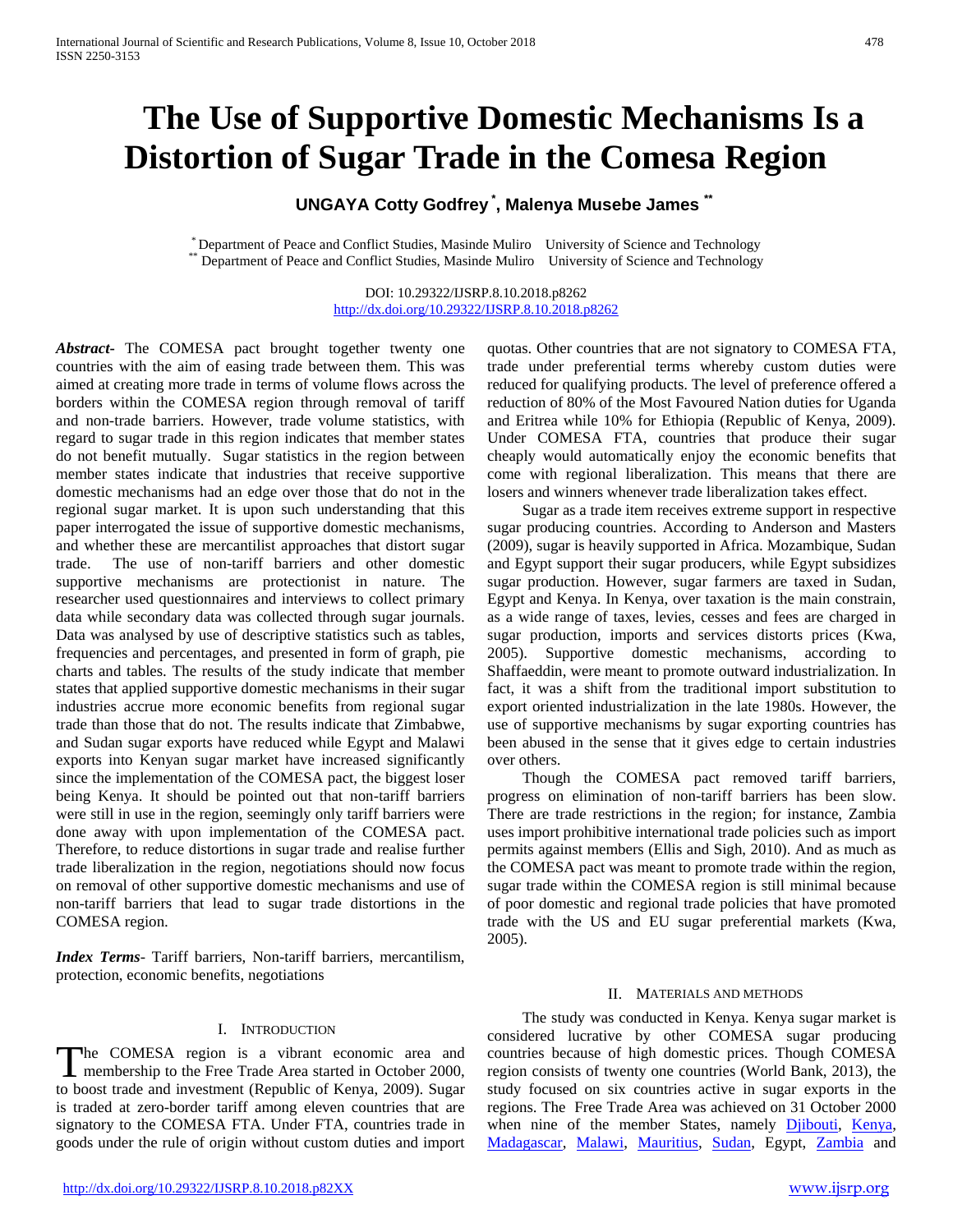[Zimbabwe,](http://www.crwflags.com/fotw/flags/zw.html) eliminated their tariffs on COMESA originating products in accordance with the tariff reduction schedule adopted in 1992. [Burundi](http://www.crwflags.com/fotw/flags/bi.html) and [Rwanda](http://www.crwflags.com/fotw/flags/rw.html) joined the Free Trade Area on 01 January 2004 (Republic of Kenya, 2009). The six COMESA states include Malawi, Egypt, Sudan, Zambia, Zimbabwe and Swaziland. The sample was small since it consisted of administrative attaches of the six COMESA countries and COMESA Desk in Kenya to provide information. Therefore a small sample size of seven (7) was used. To manage limitation in research, the study relied heavily on secondary data from reputable firms such as KPMG to gather information on supportive domestic mechanism in use in the COMESA region.

 To collect primary data, the researcher used structured questionnaires and interview schedules, which were trial tested in a pilot study. The questionnaires used had both open and closed questions intended to capture a detailed level of content. It was chosen due to its ability to reach distant respondents hence minimized researchers influence on the respondents. It also allowed time for respondents to give well thought answers and time to respond to the items. The interview was chosen due to its flexibility and adaptability. It provides the researcher with some measure of control over the research setting and one can modify questions and probe answers (Prewitt, 1975). With secondary data analysis, the researcher paid focus on sugar prices, import and export volumes, and domestic and international trade policies applied by COMESA sugar producing countries

 Quantitative data was analyzed using descriptive statistics such as frequencies and percentages while qualitative data responses were grouped in themes and frequencies done. The researcher presented data findings in form of frequency tables, pie charts, bar graphs and narratives. There were factors that affected the accuracy of the results of the research study. One, the researcher was unable to gather information from some respondents who declined to participate or were unavailable for interviews. Two, the researcher did not carry out the study in individual COMESA states because of lack of funds. Some of the respondents could not understand technical terms on trade. To

overcome these shortcomings, data collected from other COMESA countries was provided by administrative attaches at embassies and the COMESA office in Kenya. In addition, the researcher utilized secondary materials from Kenya Sugar Board and COMESA office on trade policy and sugar trade in the COMESA bloc.

## III. FINDINGS AND DISCUSSIONS

#### **Tax exemptions, tax holidays and allowances**

 Most sugar producing countries in the COMESA region receive support in terms of tax exemptions, holidays or breaks and allowances. Therefore to find out trade policies that govern import of plant, farm inputs and other materials used in sugar production, the researcher asked economists at the COMESA desk (1)and administrative attaches(6) at embassies to identify tax exemptions, allowances, tax remissions, breaks and holidays enjoyed by sugar producers in COMESA partner states. Three questionnaires were not returned from embassies.

 The researcher also analyzed documents on sugar trade policy of COMESA partner states. Findings indicate that Malawi producers enjoyed tax concessions while new firms enjoyed 100% investment allowance on plant, equipment and raw material. In Swaziland, new sugar producers enjoyed a five-year tax holiday, and then a 30% corporate tax at the end of the five years (Ndung'u, 2012). This means that there were no other taxes, charges or levies in respect of sugar manufactured in or imported in Malawi. In Zambia, sugar producers enjoyed a tax allowance of 50% on farm improvement and 100% for farm works or manufacturing while import of raw materials was duty free in Egypt (Ndung'u, 2012). This means that VAT did not apply on import of fertilizer and other sugar farming materials in most of these COMESA partner states or an allowance was applied. Figure 1below is a summary of the findings.



**Figure 1: Exemptions and Allowances on Plant, Farm Inputs and Other Materials in COMESA Partner States. Source: Field Data, 2012**

 Figure 1 indicates that 4(100%) agreed that tax exemptions or allowance were applied on import of plant and farm inputs used in sugar production. However, 2(50%) posited that tax breaks and holidays applied while 3(75%) argued that tax remissions were applied. Egypt subsidized farm inputs such as

fertilizer, raw materials, equipment and machinery. The state also compensated farmers for low producer prices (Ndugu, 2012).

 This means that subsidies and incentives lowered cost of sugar production in COMESA partner states. It also means that tax allowances or exemptions enhanced both local and foreign investments in the sugar industries of COMESA partner states.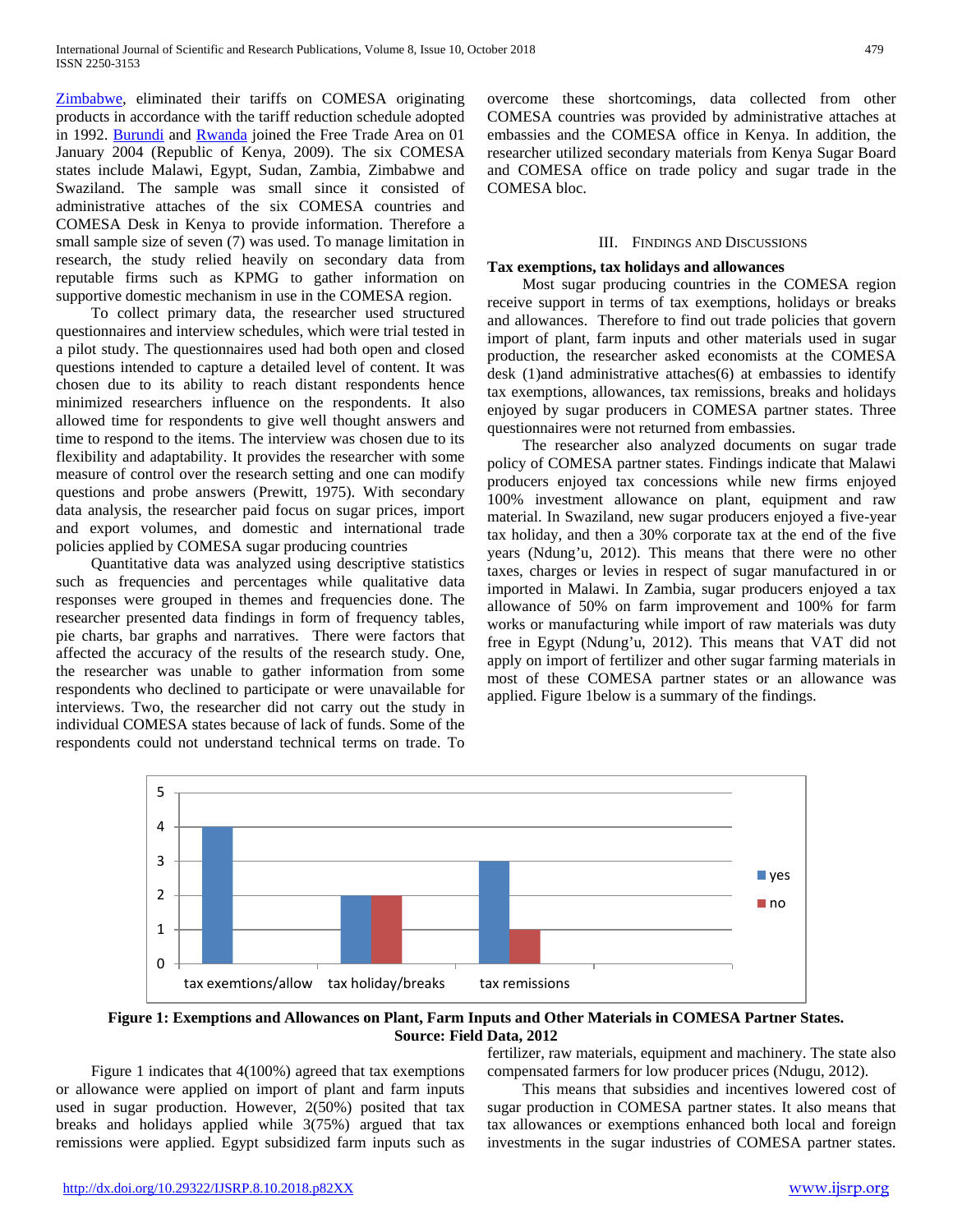With adequate capital and foreign investment, these countries have the capacity to diversify and add value to their primary product, sugar.

# **Taxation Regimes in COMESA Partner State Sugar Industries**

 The findings indicate that the cost of sugar production in COMESA partner states was low because of a favorable taxation regime. Most sugar producers in the region were not subjected to sugar levies or other levies beside the VAT. Moreover, the VAT rates in some of these COMESA partner states were lower. Malawi applied VAT at 16.5%, Swaziland at 14%, Sudan 15.5%, Egypt and Sudan at 10%. Study findings indicated that Swaziland applied a sale tax at 14%, however, it was not applied to goods that form part of a final product for resale. New investors enjoyed a five year tax holiday, then a 30% corporate tax rate at the end of the five years. Figure 2 is a summary of taxes COMESA partner states applied in their sugar industries.



# **Source:** Adopted from KSB Report, 2012

 Figure 2 indicates Zambia, Swaziland and Malawi did not impose levies on their sugar producers while Egypt and Sudan did at 6% and 5.6% respectively. However, Sudan sugar producers were subjected to a range of taxes that were fixed under sugar levies such as state support tax (Ndung'u, 2012). Sugar producers in Sudan paid an excise tax at 17%, White Nile and state duty. In addition, there were other domestic fees such as Zakat, production, administration and transportation fees.

# **State Support of Infrastructure in Sugar Zones**

 The researcher asked administrative attaches and economists at the COMESA office to identify infrastructural areas that receive the support of the government. These infrastructural areas included power or energy, irrigation schemes and roads in sugar growing zones. State involvement in these areas is important because cost incurred indirectly add to sugar end prices. The following Table 1 is a summary of the findings.

**Table 1: COMESA Partner States infrastructural Support in Sugar Zones**

|                | Subsidized<br>power<br>$N=4$ | %   | Irrigation<br>schemes<br>$N=4$ | $\%$ | Roads<br>$N=4$ | %   |
|----------------|------------------------------|-----|--------------------------------|------|----------------|-----|
| Yes            |                              | 25  | 3                              | 75   |                | 100 |
| N <sub>0</sub> | 3                            | 75  |                                | 25   |                |     |
| Total          |                              | 100 |                                | 100  |                | 100 |

#### **Source:** Field Data, 2012

 Table 1 indicates that 3(75%) agreed to state support of irrigation, 4(100%) roads while 1(25%) posited that energy was subsidized in production of sugar. For instance, Egypt subsidized water for irrigation and power used in manufacturing. In Swaziland, electricity and water were subsidized to encourage investment and increase sugar production.

 This means that sugar production in these countries was low because of a favorable taxation regime and support of government in infrastructural areas particularly roads and irrigation. These findings concur with Anderson and Masters (2009) observation that sugar as a trade item enjoyed a supportive government environment in Africa. Anderson and Masters (2009), main argument was that other COMESA countries enjoys supportive government policy but they fail to point out that natural factors such as soil type, amount of rain and temperature levels favour sugar production in these countries.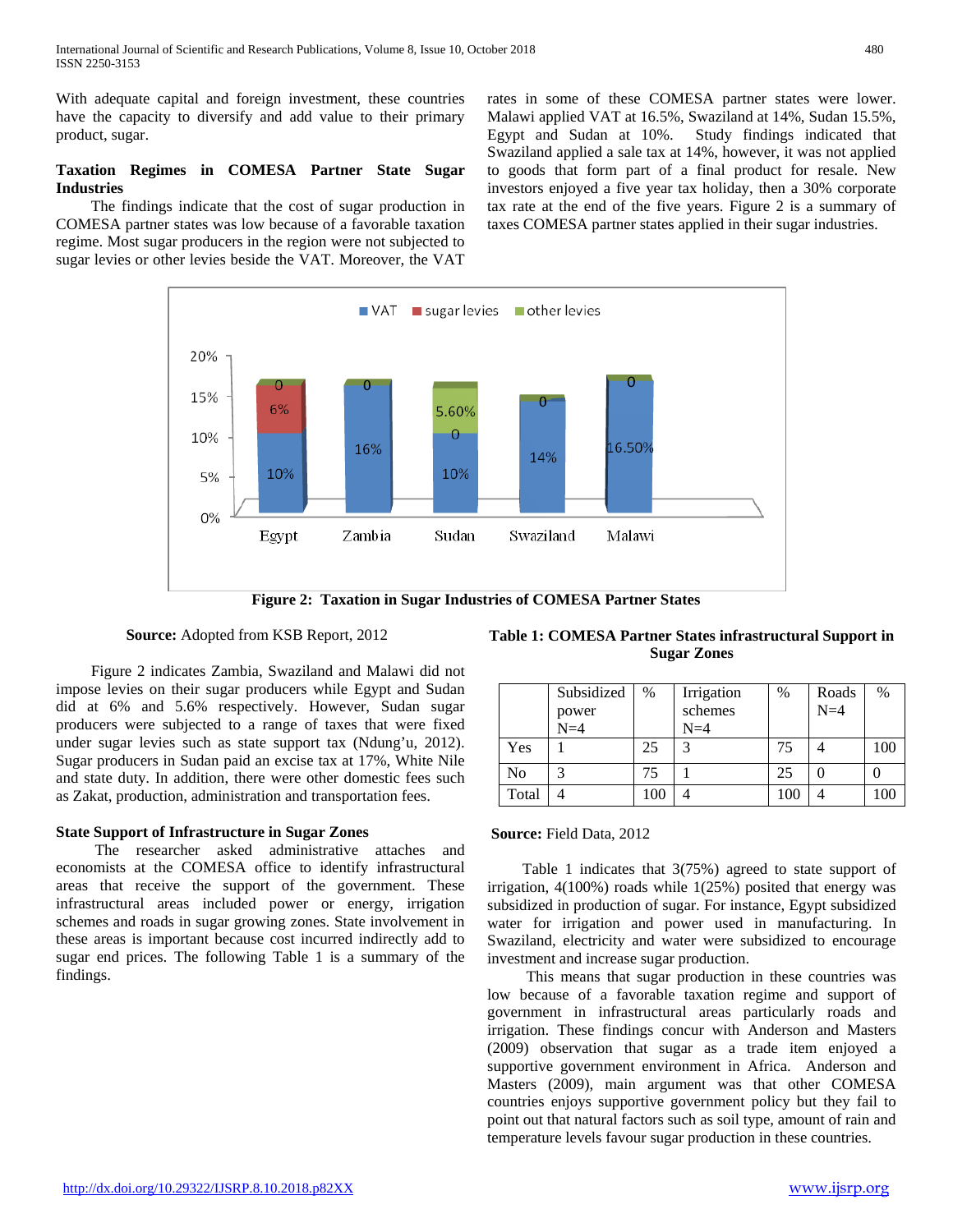## **Import Sugar Policy in COMESA Partner States**

 Import sugar policies include use of taxes, other border charges and non tariff barriers such as licenses, registration, permits, rules of origin and weighbridges to manage trade. Respondents such as administrative attaches and an economist at the COMESA were asked to identify sugar import policies that apply in COMESA partner state. The following Figure 3 is a summary of the findings.



**Figure 3: Import Sugar Policy in COMESA Partner States**

 Figure 3 indicates that 4(100%) agreed that import registration, licenses and content requirements were used. 1(25%) agreed that import tariffs and quotas were used while 2(50%) posited that roadblocks or weighbridges were applied. The findings indicate that COMESA partner state did not apply tariffs since they are signatory to the COMESA FTA which zerorated the border tariffs for sugar trade within the region. However, these countries used licenses, registration and other non-tariff barriers in sugar importation.

 Findings of the study indicate that, Zambia allowed importation of fortified sugar with vitamin A and imported sugar that has not been fortified may be seized. This means that the use of non-tariff barriers was still high in the COMESA region, which reduced flow of sugar trade. Furthermore, these import policies were complicated and cumbersome customs procedures.

# **Export Sugar Policy**

 The researcher asked administrative attaches and the COMESA office to identify export sugar trade policies. Table 2 below is a summary of the findings.

| Table 2: Export Sugar Policy in COMESA Partner States |  |  |  |  |  |
|-------------------------------------------------------|--|--|--|--|--|
|-------------------------------------------------------|--|--|--|--|--|

|       | Export    | $\%$ | Export | $\%$ | Export              | $\%$ |
|-------|-----------|------|--------|------|---------------------|------|
|       | subsidies |      | taxes  |      | registration<br>and |      |
|       | $N=4$     |      | $N=4$  |      | licenses            |      |
|       |           |      |        |      | $N=4$               |      |
| Yes   |           | 25   |        | 25   |                     | 100  |
| No    |           |      | ⌒      | 75   |                     |      |
| Total |           | 100  |        | 100  |                     | 100  |

 Table 2 indicates that 3(75%) posited that sugar exporters did not receive export subsidies while 1(25%) indicated that taxes applied on sugar exports. 4(100%) of the respondents agreed that sugar exporters were required to register and obtain export licenses. This means that non-tariff barriers were used by COMESA partner states to manage export of sugar in the region. The use of non-tariff barriers in sugar export makes it difficult because excessive documentary requirements were required. For example, an exporter would seek clearance from twenty to thirty parties and complete over forty documents. This explained why the regions still experienced low sugar trade. Moreover, most of the sampled countries exported sugar to preferential markets in the EU and US (Vink and Hans, 2011). The findings in this section indicate that as much as regionalism promotes trade creation, the volume of sugar trade was still low in the COMESA region. The export levy was used by COMESA partner states to discourage sugar exports. Findings of the study revealed that Swaziland applied an export levy at 5.75% but Zambia, Malawi and Egypt did not apply export taxes (Ndungu, 12). However, export subsidies were not applied in the COMESA region.

# **Sugar Import and Exports in the COMESA Region**

 The supportive domestic mechanisms are important for a sugar industry that aimed at exporting sugar in the region. Sugar import and export volumes depict a picture whereby low cost producers, reap economic benefits from regional sugar trade. On October 31<sup>st</sup> 2000, eleven out of the nineteen COMESA member countries entered an agreement to zero-rate the border tariff for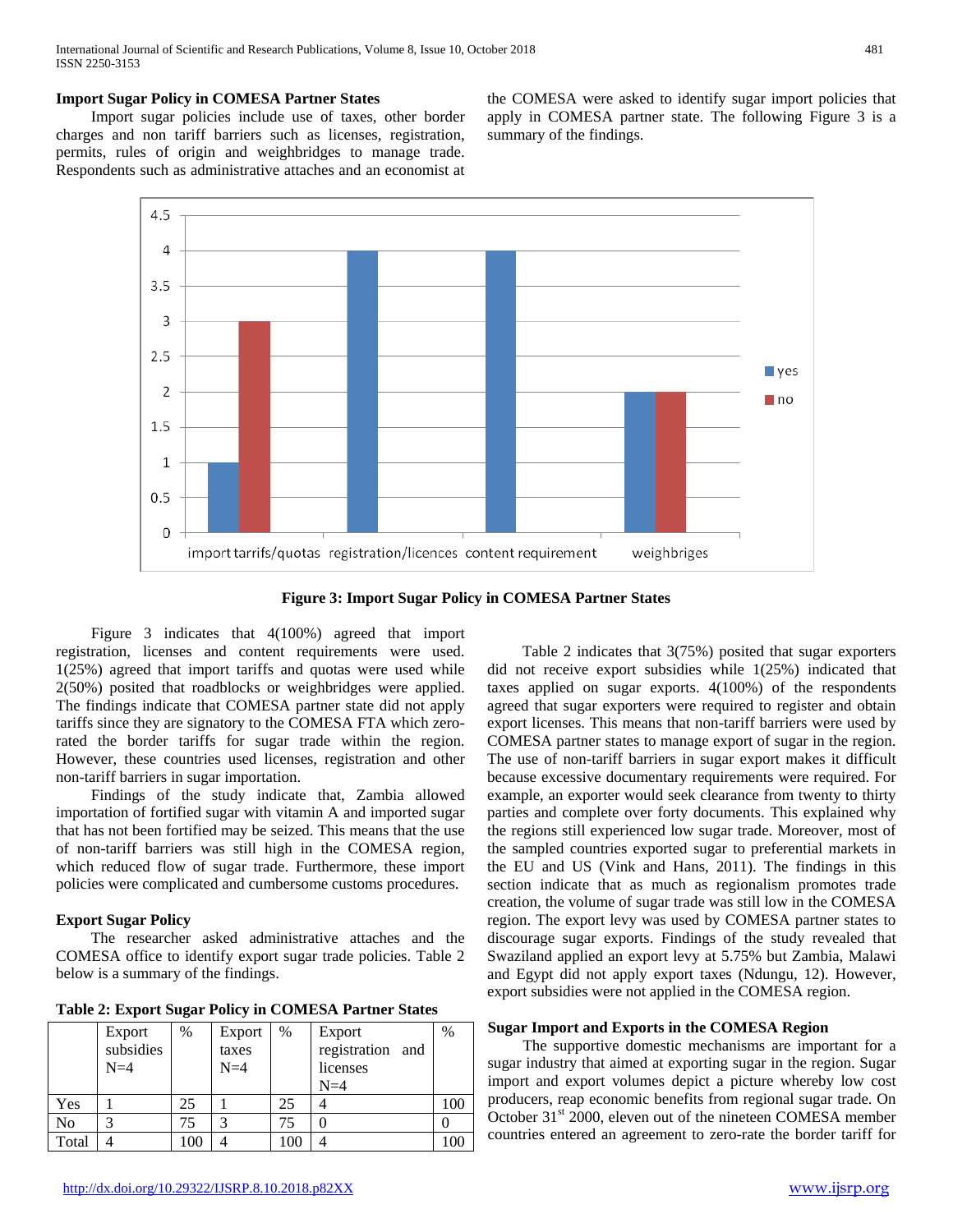sugar trade. Under the COMESA Free Trade Area agreement, sugar from the mentioned countries were to enter the Kenya

domestic market duty-free (KSB, 2010).





**Figure 4: Pre-COMESA Sugar Imports in Metric Tonnes into Kenya, 2000 Source:** Document analysis, Kenya Sugar Board, 2010

 Figure 4 indicates that pre-COMESA FTA sugar imports into Kenya from the region were minimal since restrictive import policies were in force. As a result, Kenya imported only 3,135 MT in 2000 before the COMESA FTA pact. There were only

three suppliers: Sudan, Malawi and Zimbabwe in 2000. With the launch of the COMESA FTA, Kenya sugar imports rose to 120,881 MT from five COMESA countries in 2001.



**Figure 5: Post COMESA Sugar Imports in Metric Tonnes into Kenya, 2001 Source: Document analysis, Kenya Sugar Board, 2010**

 Figure 5 indicates that the market share for imported sugar from COMESA partner states increased in the domestic sugar market. The market share before the COMESA FTA was less than 10% but in figure 7, it increased to 48.5%. This finding concurs with Stern (2011) observations that removal or lowering of the border tariff and non-tariff barriers creates more trade. Under the COMESA safeguard, Kenya was allowed to impose a quantitative restriction on sugar imports. Kenya was allowed to import a quota of 200,000 metric tonnes annually from the COMESA region. 89,000MT was for domestic white sugar, while 111,000MT was for industrial refined sugar. Sugar importation beyond the specified amount attracted a 123% border tariff (100% tariff, 16% VAT and 7% SDL). The tariff is Ad Valorem.

# **Post COMESA Safeguards and Sugar Imports**

 The local sugar producer had lost market share to imported sugar in the domestic market. To forestall further economic decline, Kenya applied for an intervention by way of a Safeguard under Article 16 of the COMESA Treaty. The COMESA safeguard was awarded on premise that the local sugar industry becomes competitive after a four-year period.

The COMESA safeguards introduced import quotas, high tariffs and licenses, which restricted sugar imports from the COMESA region into Kenya sugar market. Thus, sugar exports from the COMESA partner states into Kenya were subjected to custom duties once a quota of about 200,000 metric tonnes was filled. The figures show that Malawi, Egypt and Swaziland increased their export volumes meaning the Safeguard did not weaken but enhanced. These findings concur with Shafaeddin's (2005) observation that not all participating members could realize mutual economic benefits. The losers were Zambia and Zimbabwe, which exported 18,991MT, and 18,400MT respectively following the launch of COMESA Safeguard which saw their exports decline sharply with the application of the Safeguard. Likewise, exports from Sudan declined from a high of 31,542MT in 2001 to 9,000MT in 2002 to an annual average of 6,200MT between 2003 and 2005.Table 15 indicates changes in import volumes after the introduction of the mentioned tariffs and non-tariff barriers.

**Table 3: COMESA Safeguard Sugar Imports in Metric Tonnes, 2004-2008**

|        | 2004   | 2005   | 2006   | 2007   | 2008   |
|--------|--------|--------|--------|--------|--------|
| Egypt  | 39,286 | 38,870 | 59,507 | 108960 | 51.084 |
| Malawi | 28,060 | 16,021 | 7.026  | 7549   |        |